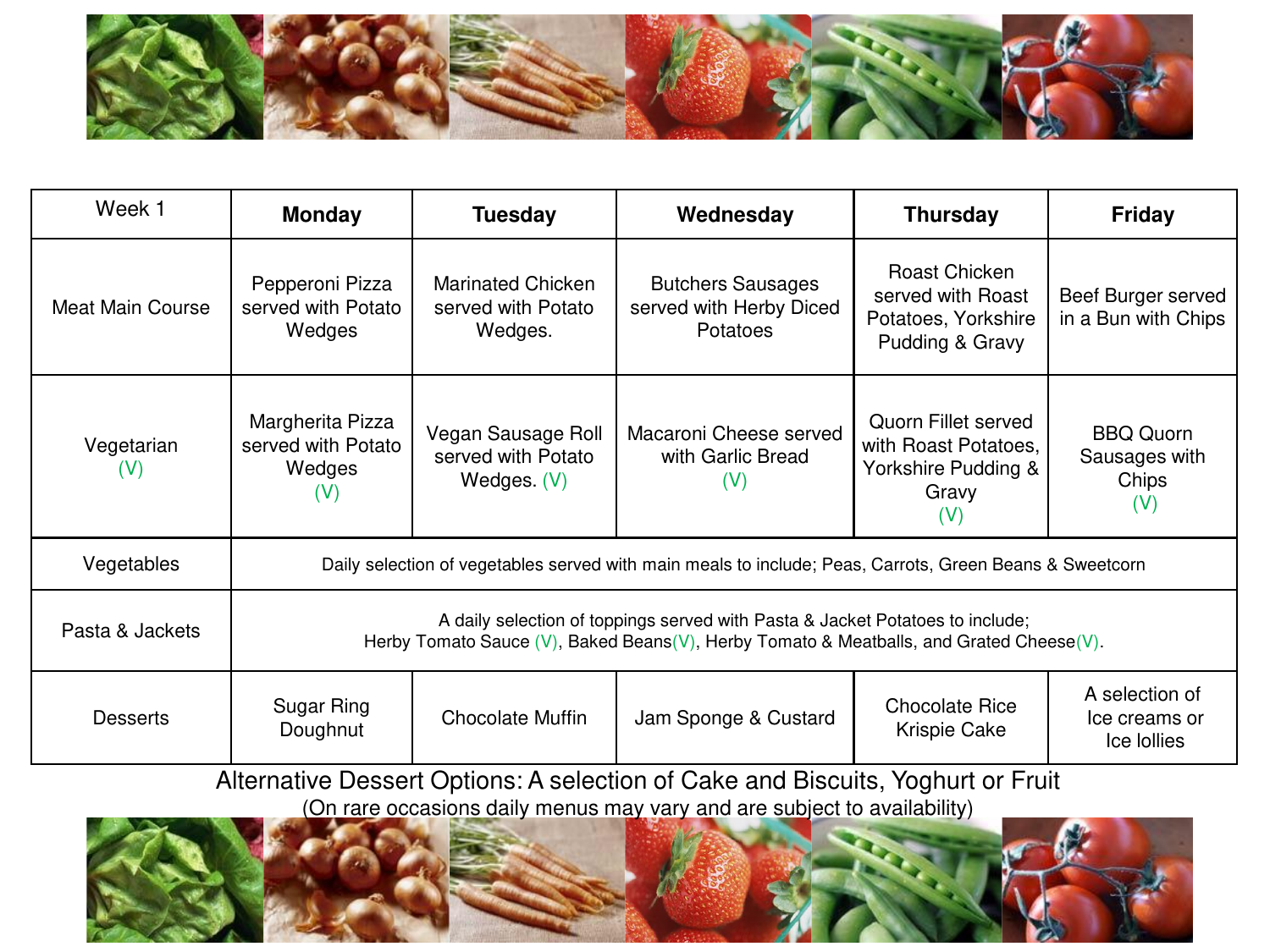

| Week 2                  | <b>Monday</b>                                                                                                                                                               | <b>Tuesday</b>                                          | Wednesday                                                       | <b>Thursday</b>                                                                                | <b>Friday</b>                                             |  |
|-------------------------|-----------------------------------------------------------------------------------------------------------------------------------------------------------------------------|---------------------------------------------------------|-----------------------------------------------------------------|------------------------------------------------------------------------------------------------|-----------------------------------------------------------|--|
| <b>Meat Main Course</b> | Chicken Tikka<br>Masala Curry<br>Served with Rice &<br>Naan Bread                                                                                                           | <b>Breaded Chicken</b><br>served with Potato<br>Wedges. | Homemade Pasta<br>Bolognaise served with<br><b>Garlic Bread</b> | Roast Gammon<br>served with Roast<br>Potatoes, Yorkshire<br>Pudding & Gravy                    | <b>Butchers Pork</b><br>Sausages served<br>with Chips     |  |
| Vegetarian<br>(V)       | Roast Vegetable<br>Masala Curry<br>Served with Rice &<br>Naan Bread<br>(V)                                                                                                  | Quorn Dippers served<br>with Potato Wedges.<br>(V)      | Vegetarian Lasagne<br>served with Garlic Bread<br>(V)           | Quorn Swedish Style<br>Meatballs in Gravy<br>with Roast Potatoes<br>& Yorkshire Pudding<br>(V) | Spicy Bean Burger<br>served in a Bun with<br>Chips<br>(V) |  |
| Vegetables              | Daily selection of vegetables served with main meals to include; Peas, Carrots, Green Beans & Sweetcorn                                                                     |                                                         |                                                                 |                                                                                                |                                                           |  |
| Pasta & Jackets         | A daily selection of toppings served with Pasta & Jacket Potatoes to include;<br>Herby Tomato Sauce $(V)$ , Baked Beans(V), Herby Tomato & Meatballs, and Grated Cheese(V). |                                                         |                                                                 |                                                                                                |                                                           |  |
| <b>Desserts</b>         | Apple Crumble with<br>Custard                                                                                                                                               | Mixed Doughnut<br>selection                             | Chocolate Sponge &<br><b>Chocolate Sauce</b>                    | <b>Millionaires</b><br>Shortbread                                                              | American Style<br>Pancake with<br>Vanilla Ice cream       |  |

Alternative Dessert Options: A selection of Cake and Biscuits, Yoghurt or Fruit (On rare occasions daily menus may vary and are subject to availability)